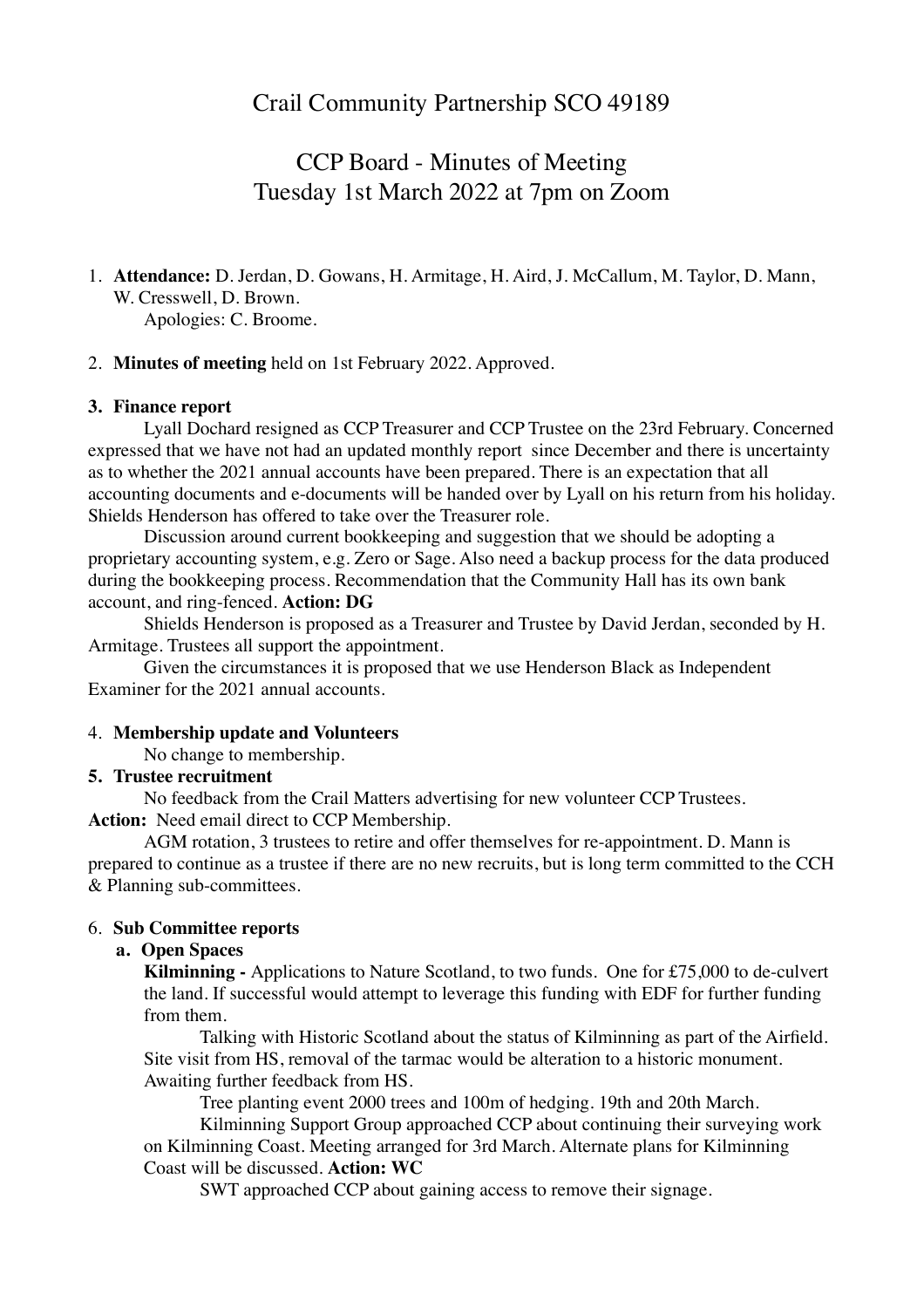**Pinkerton** - Pond creation and hedge planting (300+ saplings) has happened in the past few weeks.

**Bow Butts -** Hedge planting (300+ saplings) planned for 5th and 6th March. Redundant fencing removed.

- b. **West Braes** Nothing to report.
- c. **Community Hall**

# **Short Term Activity/Issues**:

**Repair costs** to heating system, £5,263. Starting with problem with Large Hall heating with Small Hall; valve replaced. Complexity with controls resulting in unpredictable behaviour; removed second set of controllers. Controller malfunctioning; replaced remaining controllers with NEST so that heating can be controlled over the internet. Leaking joint in Large Hall; cast iron pipe replacement completed, which removed 3 other joints and isolated one of the inwall radiators. Radiator cavity to be packed with insulation.

**Funding for repairs**, we had £3,500 from Scottish Land Fund for roof repairs, which we did not use. We also received  $\sim$  £7000 from the Co-op, which has not been used.

**March 1st Invoices** for £811 issued. Murder Mystery just about broke even because of the low attendance (38). Another is being planned for November, but not on a Monday and not being branded as Valentines.

**Crail Folk Club** donated £750 to CCH, preferred use for improvements or repairs to the technical equipment.

**Long Term Plans** (for development of Community Hall)

Architect's Brief has been prepared by DM. Will be sent to 3 architects.

**Action:** DM to proceed with release to Architect's Brief.

# d. **Community Projects**

**Beech Walk Park** entrance, 12 cherry trees donated by FC. FC will also clean out entrance flower beds. A plaque will be acquired to commemorate the Queen's Jubilee.

**Cycle Stands**, CCC project to have cycle racks in various locations Crail.

**Play Park** (by school), development plans are progressing.

**Friends of Victoria Gardens,** are gearing up, with assistance from FC for lower cost plants.

Some hedging may be left over.

# 7. **Planning**

Nothing of major note on the FC Portal. DB and DJ had brief meeting with Ben Ellis (FC Planning) one week ago, primarily to discuss whether there may be challenges with the Roome Bay Project.

# 8. **Website & Publicity**

# **9. Projects**

# **a. Roome Bay Visitor Centre**

Small group working the consultants SKS. Site meeting held in early February. After some redesign the architects are working on proposals. A community survey will be triggered in Crail Matters Friday 4th March and will run until 23rd March. Need help getting SKS connected to EDF. Community Asset Transfer has been triggered, which was requested by FC so that it stays on the FC Radar.

# **b. Crail LPP Review**

Given what is happening at Airfield the scope of the Local Place Plan needs to be broadened out from its prior primary focus on Crail North. Focus should be on how to integrate any new development. DB/DM prepared to facilitate a session with the Trustees, perhaps